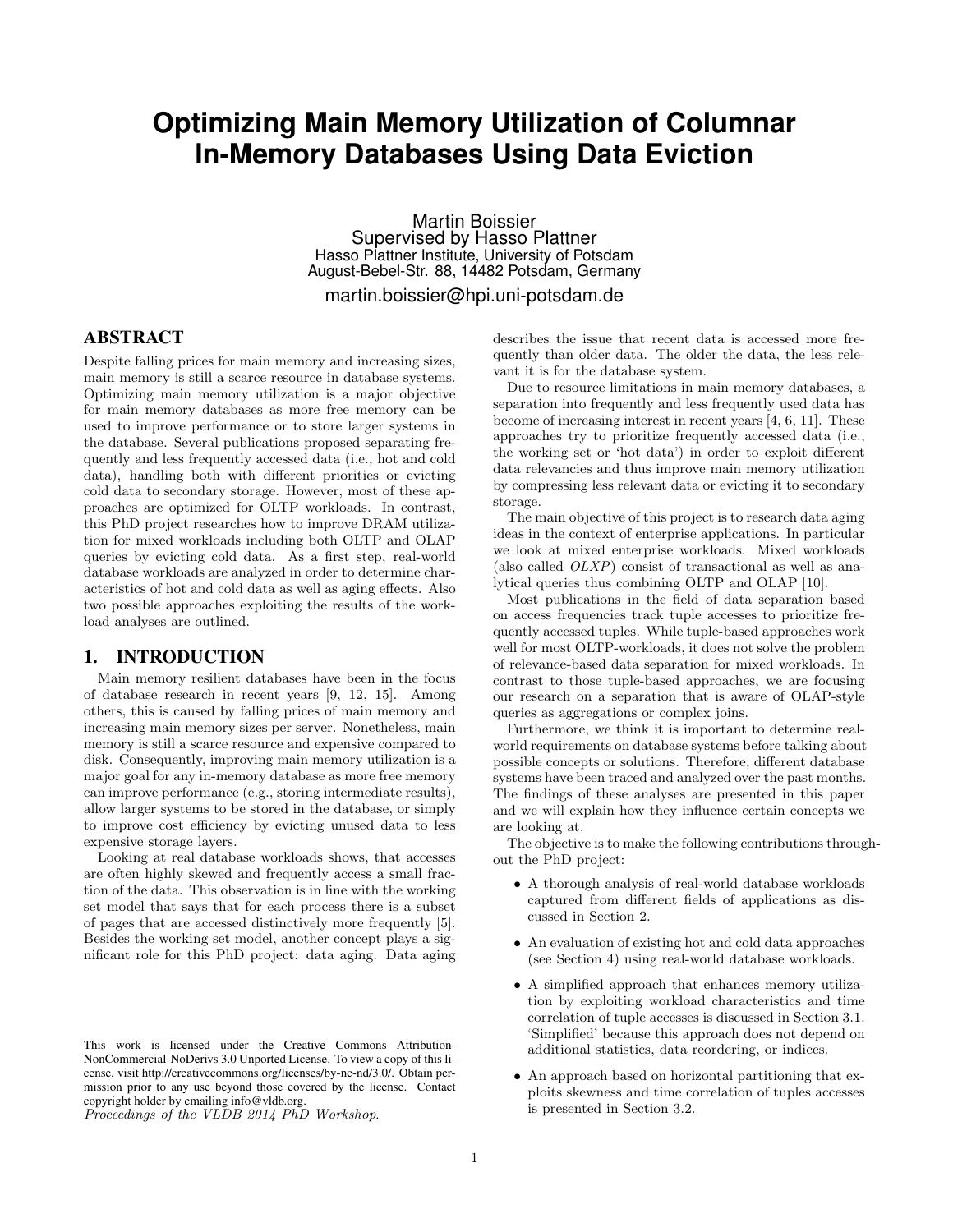# 2. WORKLOAD ANALYSIS

While the concepts of working sets and data aging are rather simple and well known, we think it is important to actually quantify and thoroughly analyze both using realworld workloads. This includes determining the working set that is eventually processed as well as the time correlation of it to quantify aging effects. To analyze both it is neither sufficient to solely look at data nor it is sufficient to solely look at the workload (i.e., the query log). To quantify how many tuples are accessed, both have to be taken into account.

Examining enterprise systems our hypothesis was that real-world workloads are highly skewed – especially more skewed than often expected – both horizontally as well as vertically. Hence, only few attributes are used for query evaluation and only very few tuples are accessed frequently.

## Analyzed Workloads

We decided against analyzing benchmarks like TPC-C or YCSB as to our best knowledge no benchmark incorporates realistic age-based access patterns. Furthermore, Krueger et al. have shown that even the enterprise-oriented TPC-C benchmark vastly diverges from characteristics of a real enterprise system [10].

To gain insights into realistic systems we are currently analyzing two systems:

- openHPI [13]
	- German MOOC (Massive Open Online Course) platform
	- web platform build using the Ruby on Rails-based  $\text{Canvas}^1$  framework
	- complete workload over eight weeks with ∼200M queries including a database snapshot
- Productive Enterprise Resource Planning System
	- traced financial and controlling module of a productive SAP ERP system
	- sampled workload over three days ∼50M queries)

#### 2.1 Workload Analysis Procedure

The workload analysis is split into two separate tasks, starting with a thorough analysis of the traced queries followed by a query log replay to gain tuple access statistics.

#### *2.1.1 Query Log Analysis*

The first part is the query log analysis in which each query is parsed to extract the following information (amongst others):

- Query template: for each query, we create the corresponding query template (similar to the form of prepared statements) by removing the filter values for each selection
- Logical information: for each query its characteristics as "is the query a join, aggregation, or key-select?" et cetera are stored
- Projections: for each query, the list of projected attributes is stored which is of particular interest for vertical partitioning and tuple reconstruction in column stores



Figure 1: Heat Map Visualizing Table Accesses for Table 'quiz\_submissions'.

• Selections: for each query all its selections are stored

By extracting and normalizing query characteristics and storing them queryable in a database it is possible to ask questions as: 'How many queries join table  $X$  and  $Y$  with range predicates on columns Y and Z?'

#### *2.1.2 Access Analysis*

The access analysis is executed on a snapshot of the database. This analysis is basically a query log replay in which each query is modified in order to return the tuple positions instead of the actual tuples. This way we can quantify which tuples are required to answer a query. Obviously this is a kind of black box analysis that does not answer questions concerning the query execution (e.g., which tuples have been accessed to be filtered before returning the result set) but rather an analysis of what is of interest for the requesting application.

Aggregating queries are modified in a way that all tuples that are part of the aggregation are considered as accessed (e.g., by removing the SUM operator from SELECT SUM(\*) FROM A WHERE customerId=42).

## 2.2 Preliminary Results

As of now, we have analyzed the openHPI system and a snapshot of the productive SAP ERP system from May 2014. The findings of our analyses are so far:

#### *SELECT \* Projections*

Most queries use SELECT \* projections or project the majority of attributes (in fact, as openHPI is build using Ruby on Rails' active records all queries are SELECT \* projections). In the current version of the ERP system (which is running on a columnar database) 20% of all queries still use SELECT \* projections.

<sup>1</sup>https://github.com/instructure/canvas-lms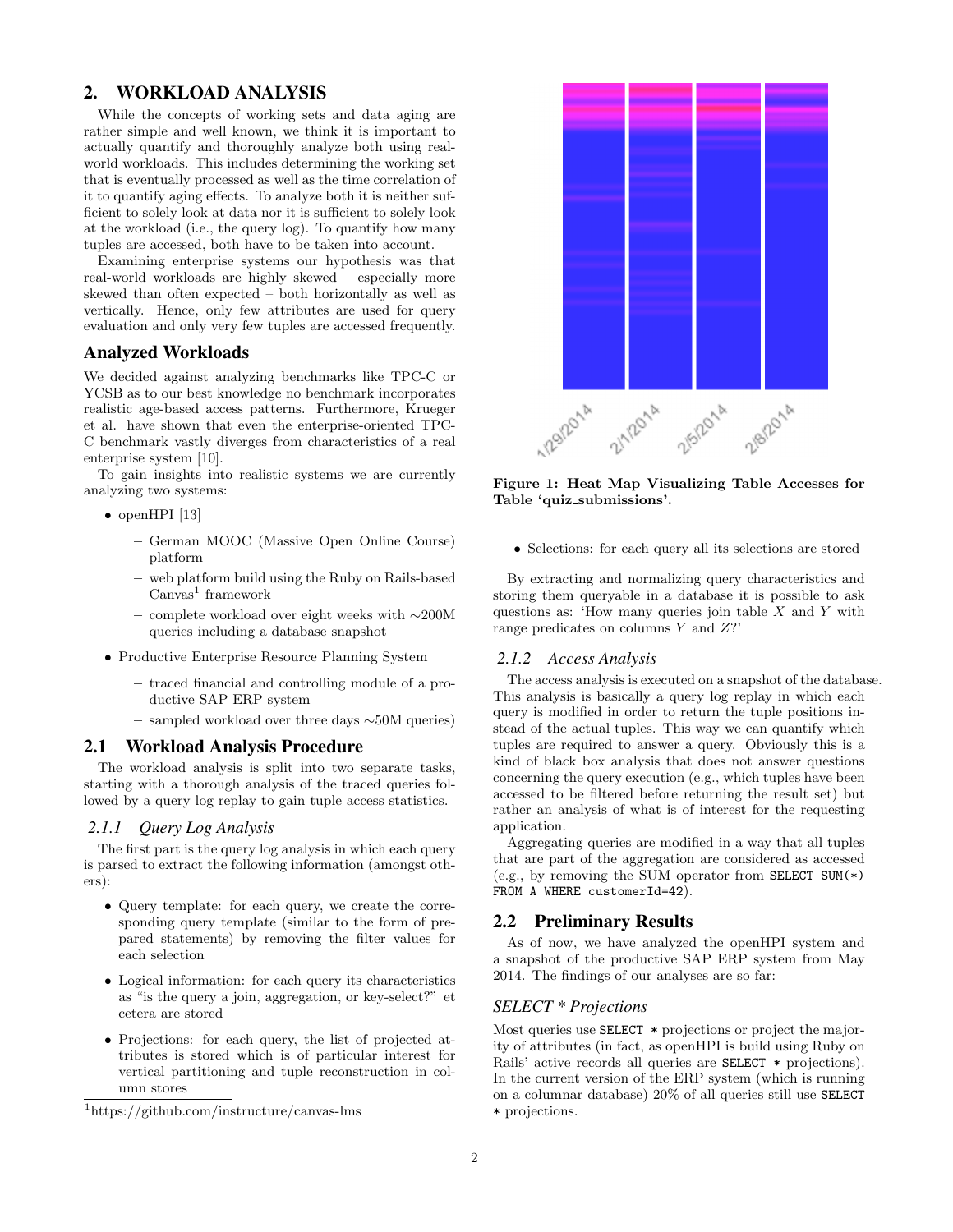## *Access Skewness*

That access to data is often skewed is well known. For example, the YCSB benchmark includes a skewness property to skew tuple accesses. We calculated the Zipfian distributions for tables that account for over 80% of the openHPI database size. The average scale factor for those tables was above 3.9. This is particularly interesting as several publications expect significantly lower skewness. E.g., DeBrabant et al. evaluated Zipfian scale factors between 0.5 and 1.5 [4].

#### *Selection Columns*

ERP systems often consist of very wide tables (e.g., the main table to store accounting document segments has over 300 attributes). But query evaluation is mostly done on very few attributes.

#### *Number of Accessed Tuples*

The number of distinct tuples that were returned in the workload is very low for most transactional tables. We took the three largest openHPI tables that have been accessed and that account for over 90% of the data volume (in fact, the single largest table – a pure logging table – has not been queried once over the eight weeks). On average, less than 3% of the tuples in these tables have been accessed.

For the ERP system, the five largest (by size in main memory) traced tables have an all together over one billion rows. Of these less than 13 million have been accessed during our trace. In contrast, for the two main financial tables BSEG and BKPF the share of accessed tuples is 16% resp. 37%.

#### *Age-Access Relation*

Analyzing the relation between tuple accesses and their age shows that there is a distinctive correlation between both for large transactional tables. For the two largest tables in the openHPI system, a horizontal cut of the most recent 20% is still sufficient to answer 85% of all queries on both tables. This effect is shown in Figure 1. In this heat map, accesses to the 'quiz submissions' table are shown (the oldest tuple on the bottom, newest on top, divided into time slots of ∼80h). Accessed data regions are drawn in red, regions have not been accessed are drawn in blue.

For smaller tables, e.g., master data as the user table, this correlation is obviously different.

## 3. ENVISIONED APPROACHES

Starting from the preliminary results, we want to investigate two approaches to exploit aging effects in order to optimize main memory utilization.

#### 3.1 Simplified Data Aging

The simplified approach tries to exploit the access skewness and the low number of columns required to evaluate queries.

We call this approach simplified as it does not require any tuple movements, tuples access statistics, or additional indices. The basic idea is an improved version of a vertical partitioning, which is the most obvious approach to evict cold data in a columnar database. Hereby, columns are considered cold when they are not used in the query execution and are thus evicted to secondary storage. The problem with a pure vertical approach is tuple reconstruction. As seen in our analyses applications often used SELECT \* projections. Even though queries can be evaluated on the hot columns, the database still has to access cold columns for materialization.

Similar to the vertical approach the simplified approach stores all columns that are required for query evaluation in main memory. This includes all columns that are part of aggregations, selections, group by statements, order by statements et cetera. All other columns that are not required for query evaluation are considered cold. An exemplary visualization of a table using the simplified approach is depicted in Figure 2. But instead of simply moving them to secondary storage two approaches are possible:

- Page Buffering Here mmap is used to memory-map cold columns and a page buffer to pin the most recent pages of each column in main memory. As already explained, tuples accesses on large tables have shown to correlate with age. Hence, keeping the most recent 20% of each column in memory would enable the majority of tuple reconstructions to be executed without accessing secondary storage.
- Tuple Cache As the number of distinct tuples accessed has shown to be very small, a tuple cache can be even more efficient in reducing the memory footprint. Such a tuple cache – e.g. using LRU cache to persist the latest materialized tuples – has the additional advantage that it would also cover frequently accessed tuples that are not part of the most recent pages.

The simplified approach has several advantages. One is that only little modification is required for column stores. Besides, query performance for the majority of queries is only slightly impacted. The query can be evaluated completely in memory until the point of tuple reconstruction for returning the result set. For the tuple reconstruction, the majority of queries can still be answered from main memory with little penalty caused by the buffer management. In our opinion, the very small penalties on query performance is one the major advantages of the simplified approach. Using a tuple cache, the simplified approach might even outperform current column store implementations in which tuple reconstructions are still a bottleneck.

Preliminary results for the two largest tables in the openHPI system are shown in Table 3.1. The tables have been stored in a dictionary-encoded and bit-compressed column store. The reason that the simplified approach can potentially reduce the memory footprint by factors of up to 700 is that the two largest tables in the openHPI system are both logging tables that store the history of texts. These versioning tables are always accessed via key attributes (integer values). Furthermore, all queries in our workload accessed the most recent version. Please note that the presented sizes do not include the space required to allow fast tuple reconstruction. But since the number of distinct tuples accessed is that low, a tuple cache should not increase the required space significantly.

Obviously such factors are not always possible. Depending on the data that a table stores and the access patterns (e.g., key-selects vs. aggregation queries), the theoretical results of simplified approach differ vastly.

#### *Storing Cold Columns*

Another interesting question is how to store cold columns on secondary storage. Because cold columns should only be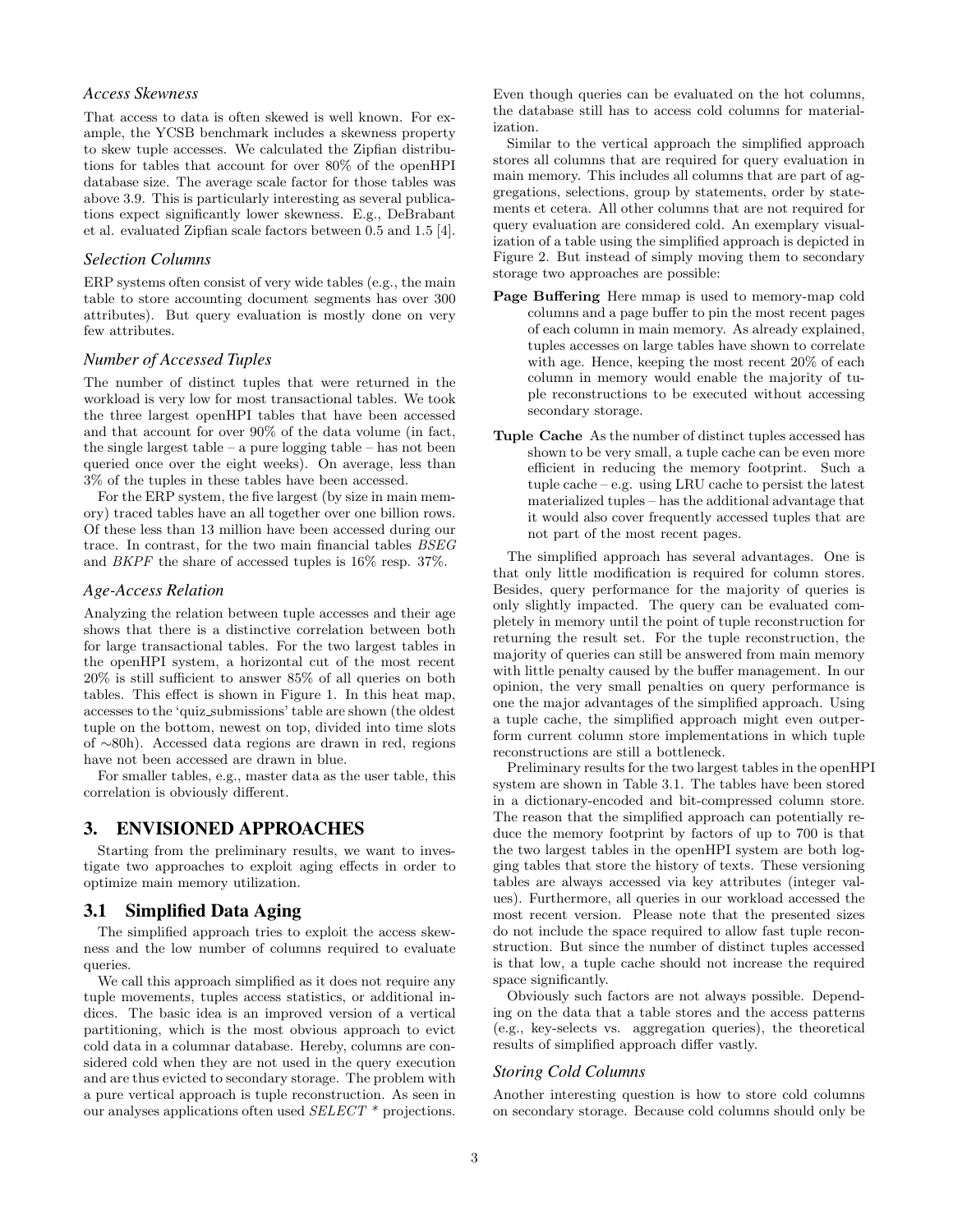

Figure 2: Simplified Data Aging: Exemplary Visualization of a Table Partitioned in Hot and Cold Columns Using Page Buffering.

| Table                    | versions  | quiz_submissions   |
|--------------------------|-----------|--------------------|
| Tuple count              | 1,423,502 | 815,518            |
| Distinct tuples accessed | 20,034    | 37,344             |
| Column count             |           | 23                 |
| Hot columns              | 3         |                    |
| Size of table            | 7.7 GB    | $4.6\text{ GB}$    |
| Size of hot columns      | 11 MR     | $12 \overline{MR}$ |

Table 1: Statistics for the two Largest Tables in openHPI System.

accessed for tuple reconstruction, storing them dictionaryencoded (what is the default compression for columns in our scenario) is expected to yield poor performance, as the materialization of n attributes requires at least 2∗n accesses to secondary storage. One possible solution is to store the columns uncompressed.

In case of dynamically changing workloads it cannot be avoided that scans on cold columns incur. In this case, neither the uncompressed nor the dictionary-encoded storage format is perfect. But as disk storage is comparably inexpensive today, we want to evaluate storing cold columns mirrored in a row- as well as column-oriented manner.

Besides the storage format, the storage layer on which the cold columns are stored is part of our planned research. PCIe-connected solid state disks are a middle layer between disk and main memory. Columns that are not used for query evaluation but for the majority of tuple reconstructions can be stored on that middle layer, while columns almost never used for tuple reconstruction can remain on disk.

#### 3.2 Partitioning-Based Data Aging

We expect several cases where the simplified approach will not evict a substantial part of the table. Examples are tables in which columns that are required for query evaluation account for the majority of the table size.

Therefore, we want to investigate in another approach we call partitioning-based data aging. The idea of this approach is to partition tables horizontally into one master partition and n read-only partitions.

The master partition stores the latest fraction of a table, e.g., the most recently added tuples required to answer 90% of all single tuple selects (i.e., key-selects). Our analyses showed that this is already the case for transactional tables when storing the most recent  $25\%$  of the table. The n read-only partitions are distributed to o server nodes with

 $o \ll n$ . Hereby, partitions are created depending on the given workload. We envision a dynamic partitioning system comparable to Curino et al.'s work [3]. The main contrast here is that the focus does not lie on distributing the workload amongst partitions as far as possible. Instead we are trying to skew the distribution as much as possible towards the active partition(s). Apart from keeping workload statistics, no additional overhead as tuple access counting or tuple reordering is being done.

The goal is to answer the vast majority of OLTP-queries solely from the master partition, e.g., using a tuple cache for key-selects to tuples that are not part of the most recent tuples stored. Threfore, it is important to avoid accesses to read-only partitions as far as possible for transactional workloads whenever possible. For OLAP queries, we think it is eventually impossible to avoid partition-spanning joins. But dynamic partitioning based on the workload and stored partition profiles on the master node can minimize partitionspanning operations. Such partition profiles are stored in memory on the master partition for each read-only partition and include data statistics for the columns that are most often queried. How these partition profiles look is part of our research we plan to investigate in the future.

Data stored in read-only partitions is supposed to be more cost efficient than being stored in main memory, e.g., by persisting the data on disk and only keeping indices, materialized aggregates, and statistics in memory. Similar to the simplified approach we want to evaluate different mirroring approaches to store data in different formats on disk.

#### *Transaction Handling*

As already said, we try to avoid any OLTP-workloads on the read-only partitions. Consequently, the read-only partitions do not incur any changes to their data. If a tuple of a readonly partition is about to be modified the row is marked as invalid and a new version is stored on the master partition (similar to insert-only approaches). For such scenarios and transactions that span multiple partitions, we want to test transaction abortion and restarting comparable to the idea proposed by DeBrabant [4]. Here, whenever a transaction requires a modifying access to tuples on read-only partitions, the transaction is aborted. Then, the required tuples are moved to the master partition and the transaction is restarted afterwards.

With partition profiles and transaction handling that is optimized towards our partitioning scheme we hope to work towards a systems that is capable of mixed workloads in a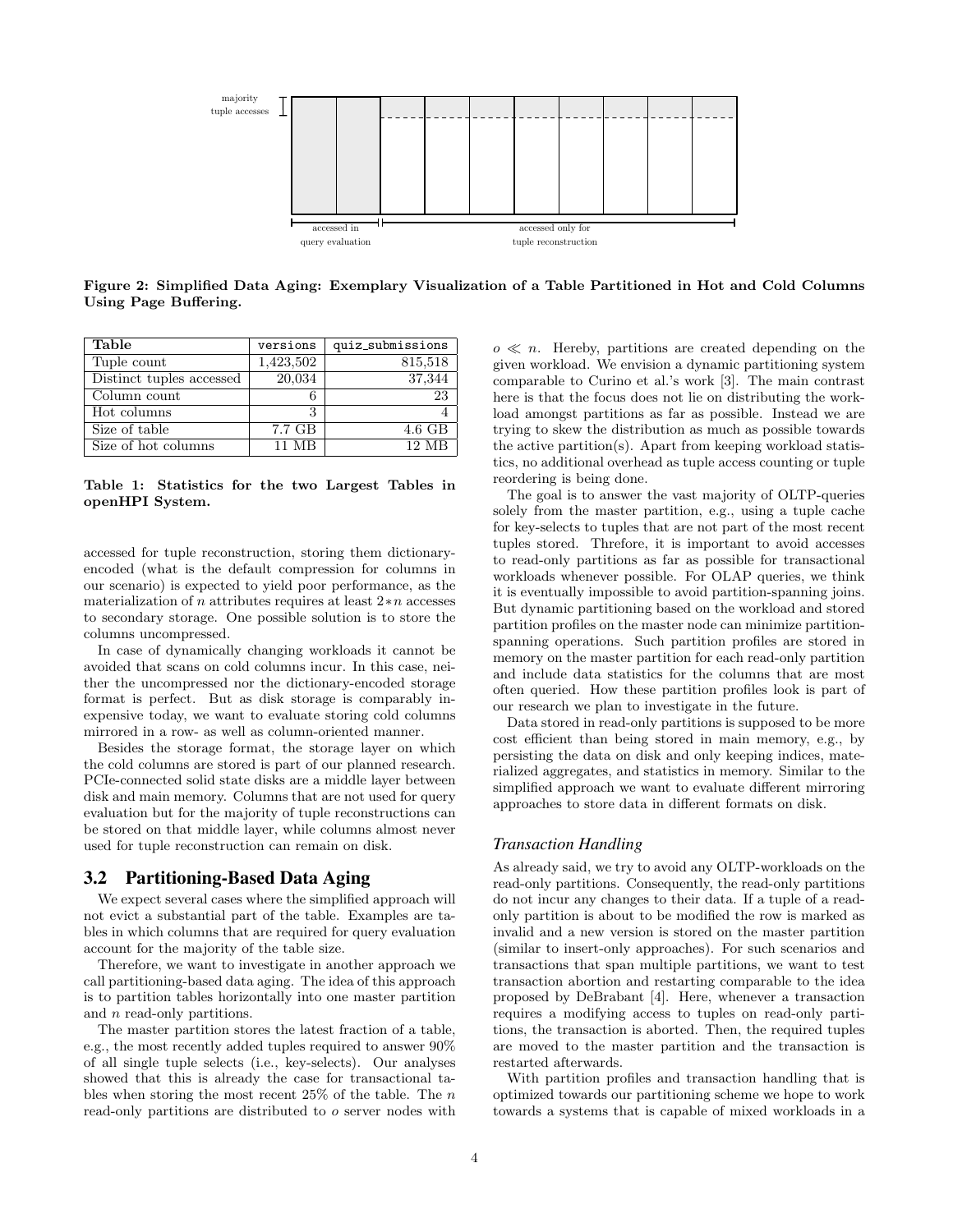multi-node setup. Such a system could provide stable OLTP performance and sufficient OLAP performance in scale out scenarios.

## 4. RELATED WORK

The research field of data aging has been studied in many publications over the past decades. Garcia-Molina et al. already discussed the workload-based distinction of hot and cold data in the context of in-memory databases in 1992 [7].

More recently, Funke et al. presented a compaction-based approach to handle hot and cold data [6]. Using capabilities of modern server systems to track data accesses, the database compacts partitions based on their access frequencies. While the data is still kept in memory, cold and frozen data is compressed to better utilize main memory. Particularly interesting for us is the idea of using the MMU to track page-table accesses as this concept works for row- or column-oriented storage formats.

Levandoski et al. discussed the separation into hot and cold data based on asynchronous sampled query log analyses [11]. This work is of particular interest for us since our work focuses on a thorough analysis of database query logs as well. The project is called Siberia, an extension to the Hekathon OTLP-optimized main memory engine to manage hot and cold data. Another very interesting work – also part of Siberia – are "Adaptive Range Filters" by Alexiou et al. [2]. With the help of such filters accesses to cold data can be pruned for range queries. We want to evaluate such filters on their own using realistic workloads and combine them with partition profiles of read-only partitions to better prune analytical queries of mixed workloads.

In many ways similar to Siberia, DeBrabant et al. implemented hot and cold separation in the row-based in-memory database H-Store [4, 9]. The authors call this approach Anti-Caching to underline that hot data is no longer cached in main-memory but cold data is evicted to secondary storage. To trace accesses to tuples, tuples are stored in an LRU chain per table.

Besides research on data aging and its variants, there has been plenty of work about storage formats for disk-resident data. As mentioned in Section 3, we would like to investigate redundant storage of data on disk as disk is comparably cheap and solely row- or column-oriented storage formats incur many shortcomings depending on the access patterns.

Ailamaki et al. use a columnar-like format that groups attributes per page, called PAX (Partition Attributes Across) [1]. PAX still allows fast tuples reconstructions while improving cache utilization.

Ramamurthy et al. went one step further and redundantly stored data (i.e., mirroring) in both horizontally and vertically partitioned storage formats and adapted the query execution engine to automatically chose the appropriate storage format [14].

## 5. RESEARCH AGENDA

In the course of this PhD project we'd like to focus on both of the discussed directions in the upcoming year.

#### Workload Analysis

As of now, the workload analysis has already provided valuable insights into aspects of data aging and workloads in general.

We think it will be very interesting to evaluate published data aging approaches (see Section 4) using real-world workloads. We expect to see that most approaches work very well for OLTP workloads in which data is mostly queried using key-selects. But as we are focusing on mixed workloads with transactional as well as analytical queries, we expect tuplebased approaches to perform insufficiently for queries that require scans, aggregations, et cetera. To evaluate possibly upcoming mixed workload system we are currently looking into analytical systems. By combining transactional workloads extracted from actual enterprise systems with analytical workloads extracted from analytical systems a realistic mixed workload can be estimated.

We plan to publish the workload analysis tool set on a demo track of an international database conference. Furthermore, we are eager to get access to additional systems on which we can run the query log analysis as well as the access analysis.

## Envisioned Data Aging Approaches

In respect to the presented data aging approaches, we'd like to further investigate both approaches and implement first prototypes. Therefore, we plan to use the in-memory database HYRISE [8].

To analyze different storage layers and their performance metrics (e.g., non-volatile memory prototypes or PCI-express connected solid state disks) we are in contact with various hardware vendors.

## 6. CONCLUSION

As outlined in this paper, the objective of the PhD project is to contribute to the field of main memory utilization for columnar in-memory databases. We consider this as an important contribution since main memory is a scarce resource and current approaches do not cover the requirements of modern enterprise systems combining transactional and analytical workloads. Furthermore, we think that a thorough workload analysis of real-world systems can be a significant contribution to the general field of database research.

## 7. REFERENCES

- [1] A. Ailamaki, D. J. DeWitt, M. D. Hill, and M. Skounakis. Weaving relations for cache performance. In P. M. G. Apers, P. Atzeni, S. Ceri, S. Paraboschi, K. Ramamohanarao, and R. T. Snodgrass, editors, VLDB, pages 169–180. Morgan Kaufmann, 2001.
- [2] K. Alexiou, D. Kossmann, and P.-A. Larson. Adaptive range filters for cold data: Avoiding trips to siberia. PVLDB, 6(14):1714–1725, 2013.
- [3] C. Curino, Y. Zhang, E. P. C. Jones, and S. Madden. Schism: a workload-driven approach to database replication and partitioning. PVLDB, 3(1):48–57, 2010.
- [4] J. DeBrabant, A. Pavlo, S. Tu, M. Stonebraker, and S. B. Zdonik. Anti-caching: A new approach to database management system architecture. PVLDB, 6(14):1942–1953, 2013.
- [5] P. J. Denning. The working set model for program behaviour. Commun. ACM, 11(5):323–333, 1968.